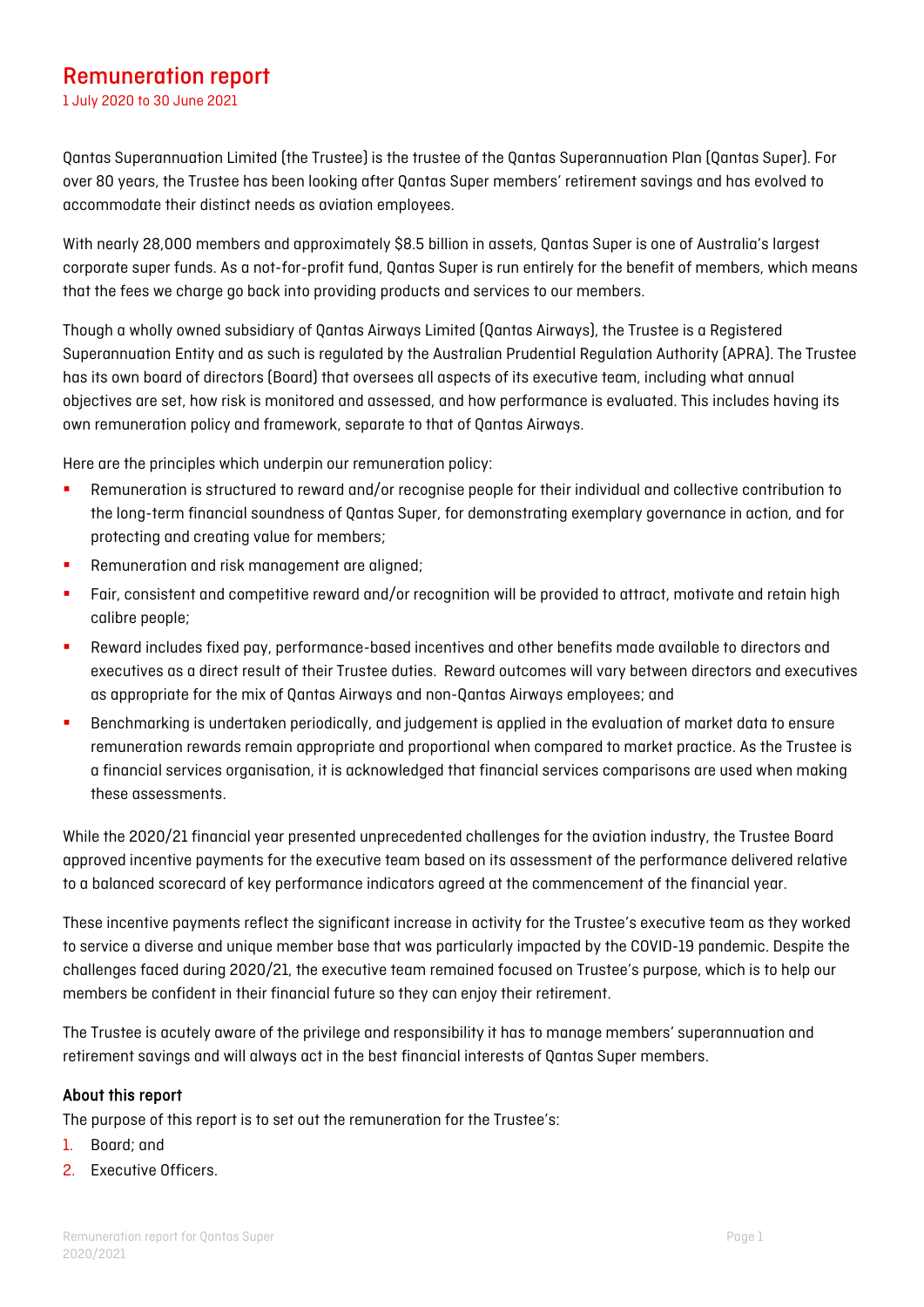## 1. About the Board

The Board has 10 directors:

- five directors that are appointed by Qantas Airways (a mix of Qantas Airways employees and external directors); and
- five directors that are elected by our members from various occupational groups (all Qantas Airways employees).

All directors must ensure they understand relevant legal and regulatory requirements and their delegations.

All directors must act in the best interests of members, regardless of whether they are appointed by Qantas Airways or elected by the members. They are expected to prepare for, and attend, Board and committee meetings.

## Directors who are Qantas Airways employees

as at 30 June 2021

Qantas Airways employees who serve as directors on the Board do not receive payments or benefits associated with their role as a director. However, Qantas Airways ensures they can participate fully as directors by absorbing the impact of any absence from regular work activities to prepare for, and attend, meetings and to take part in professional development opportunities. The following eight directors are Qantas Airways employees.

#### Company-appointed:

- **E** Cecilia Ho, Treasurer Risk Management
- Andrew Monaghan, Chief Operating Officer, Qantas Airlines
- **Rachel Yangoyan, Executive Manager Customer Experience & Operations**

## Member-elected:

- Group A: Richard Garner, Second Officer A330
- **F** Group B: Klair Safier, Customer Service Supervisor
- **Group C: Ryan Greaves, AME Mechanical**
- Group D: Luke Murray, LAME Mechanical
- Group E: Maria Cheung, Head of Wine & Retail Operations, Qantas Loyalty

## Directors who are not Qantas Airways employees

John Atkin, Chair of the Board: Qantas Airways pays Mr Atkin a fee for being a director, in consideration of all responsibilities and in keeping with superannuation industry practice. Qantas Airways also provides the Chair with access to a travel benefit.

Lorraine Berends: Qantas Airways pays Ms Berends a fee for being a director, in consideration of all responsibilities and in keeping with superannuation industry practice.

In addition, travel concessions are provided to these directors under the Qantas Airways' staff travel policy. Travel at concessionary prices is on a sub-load basis, that is, subject to considerable restrictions and limits on availability.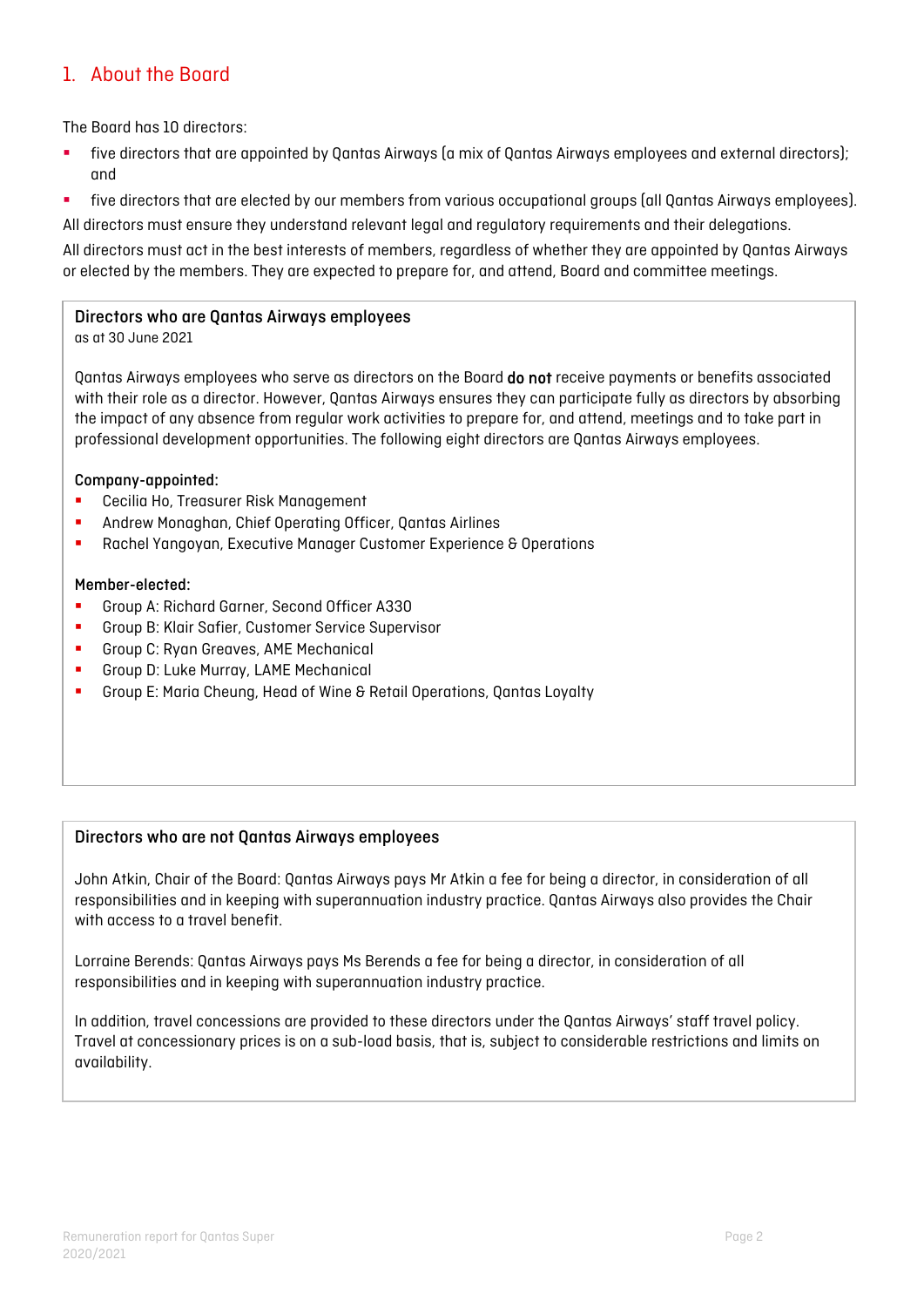## About our corporate governance

The Trustee is committed to sound corporate governance practices and adhering to relevant governance standards set by APRA. The Board has adopted a charter that incorporates the objectives and key requirements of APRA's Prudential Standard SPS 510, Governance, and APRA's related Prudential Practice Guide.

The Board schedules a number of formal meetings and a strategy session each year but meets more frequently if required.

The Board's purpose is to:

- **Approve the strategic plan and the annual business and financial plans;**
- **Provide strategic guidance to Qantas Super;**
- **Take ultimate responsibility for the sound and prudent management of the business operations of Trustee;**
- **Select and evaluate the performance of the Chief Executive Officer (CEO); and**
- **Provide oversight of executive team.**

#### **Committees**

In addition, the Board has put in place standing committees (and, when necessary, ad hoc committees for specific matters). These are designed to help the directors manage the Board's functions and responsibilities. Directors are appointed to various committees depending upon their skills and experience, the need for diversity of views, and backgrounds. Each committee has at least one company-appointed director, and at least one member-elected director.

## The remuneration approach for the Board

Company-appointed directors who are not Qantas Airways employees are remunerated in keeping with superannuation industry practice. Fees are paid by Qantas Airways to these directors.

Directors who are Qantas Airways employees do not receive payments or monetary benefits for their roles in relation to the Board.

All directors are provided with insurance and indemnity cover.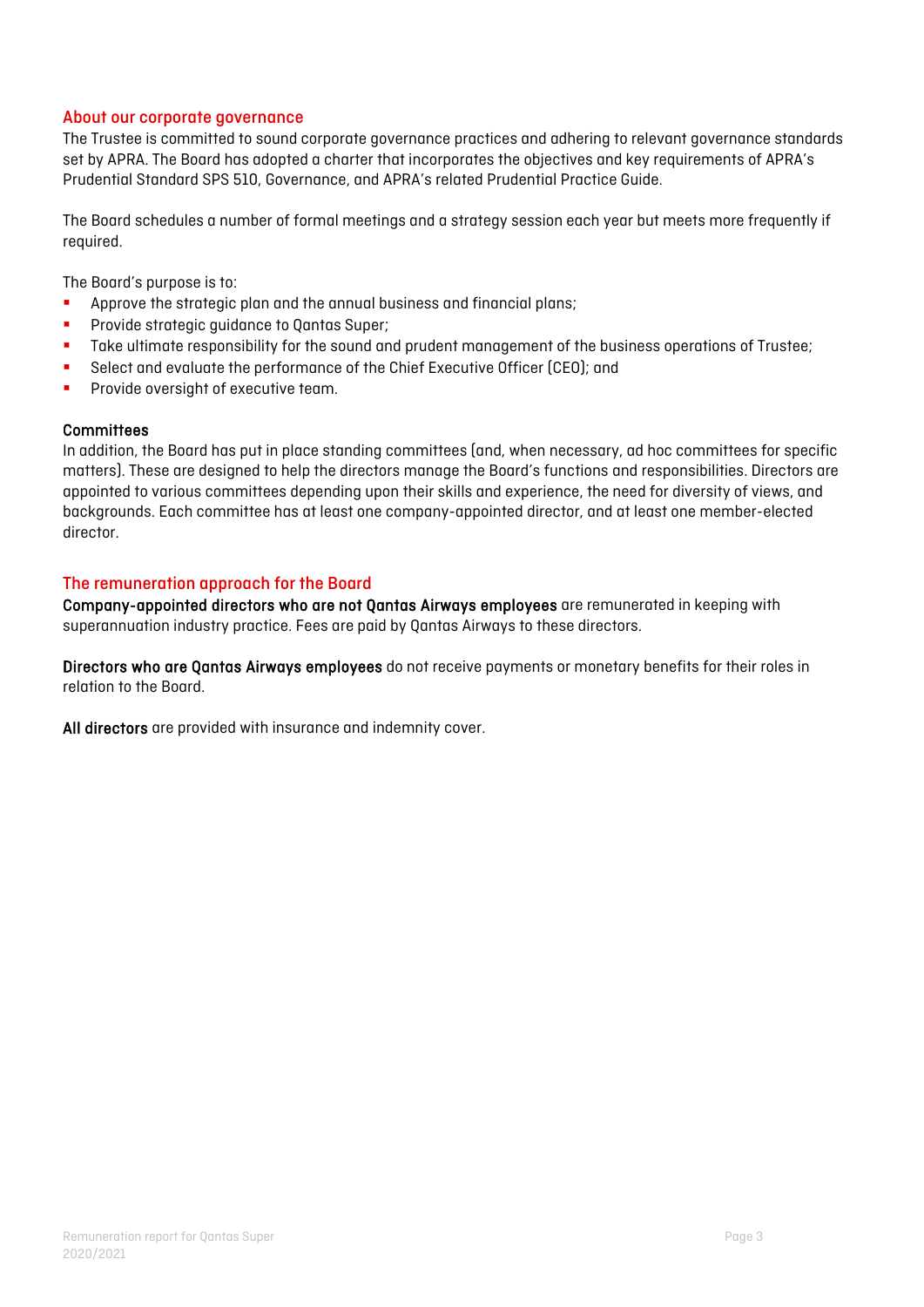## Trustee Board - Payment and benefits as at 30 June 2021

| Director name                       | Period served on<br><b>Qantas Super Board</b> | Year          | Fee       | Superannuation<br>contributions | Non-monetary<br>benefits |
|-------------------------------------|-----------------------------------------------|---------------|-----------|---------------------------------|--------------------------|
| J Atkin<br>Chair from<br>31/05/2019 | 07/03/2019 -<br>current                       | $2020 - 2021$ | \$109,589 | \$10,411                        | $$1,082^2$               |
|                                     |                                               | 2019 - 2020   | \$86,9601 | \$8,261                         | \$27,333 <sup>2</sup>    |
| <b>L</b> Berends                    | $31/05/2019$ - current                        | $2020 - 2021$ | \$73,059  | \$6,941                         | \$0                      |
|                                     |                                               | 2019 - 2020   | \$50,811  | \$4,827                         | \$0                      |
| H v. Calcar                         | 21/06/2018 -<br>11/12/2019                    | $2020 - 2021$ | n/a       | n/a                             | n/a                      |
|                                     |                                               | 2019 - 2020   | \$0       | \$0                             | \$0                      |
| M Cheung                            | 12/03/2020 -<br>current                       | $2020 - 2021$ | \$0       | \$0                             | \$0                      |
|                                     |                                               | 2019 - 2020   | \$0       | \$0                             | \$0                      |
| <b>R</b> Garner                     | 13/06/2021-<br>current                        | 2020 - 2021   | \$0       | \$0                             | \$0                      |
|                                     |                                               | 2019 - 2020   | n/a       | n/a                             | n/a                      |
| <b>R</b> Greaves                    | 19/09/2019 -<br>current                       | $2020 - 2021$ | \$0       | \$0                             | \$0                      |
|                                     |                                               | 2019 - 2020   | \$0       | \$0                             | \$0                      |
| C Ho                                | 28/01/2015 - current                          | $2020 - 2021$ | \$0       | \$0                             | \$0                      |
|                                     |                                               | $2019 - 2020$ | \$0       | \$0                             | \$0                      |
| A Monaghan                          | 26/11/2014 - current                          | $2020 - 2021$ | \$0       | \$0                             | \$0                      |
|                                     |                                               | 2019 - 2020   | \$0       | \$0                             | \$0                      |
| L Murray                            | 04/12/2017 - current                          | $2020 - 2021$ | \$0       | \$0                             | \$0                      |
|                                     |                                               | 2019 - 2020   | \$0       | \$0                             | \$0                      |
| <b>B</b> Roberts                    | 30/09/2016 -<br>30/09/2020                    | $2020 - 2021$ | \$0       | \$0                             | \$0                      |
|                                     |                                               | 2019 - 2020   | \$0       | \$0                             | \$0                      |
| <b>K Safier</b>                     | $01/10/2020 -$<br>current                     | $2020 - 2021$ | \$0       | \$0                             | \$0                      |
|                                     |                                               | 2019 - 2020   | n/a       | n/a                             | n/a                      |
| J Sipek                             | 12/08/2004 -<br>23/08/2019                    | 2020 - 2021   | n/a       | n/a                             | n/a                      |
|                                     |                                               | 2019 - 2020   | \$0       | \$0                             | \$0                      |
| M Thorpe                            | 12/06/2008-<br>12/06/2021                     | $2020 - 2021$ | \$0       | \$0                             | \$0                      |
|                                     |                                               | 2019 - 2020   | \$0       | \$0                             | \$0                      |
| R Yangoyan                          | $10/11/2016$ - current                        | $2020 - 2021$ | \$0       | \$0                             | \$0                      |
|                                     |                                               | 2019 - 2020   | \$0       | \$0                             | \$0                      |

#### Notes

1. In recognition of the impact that COVID-19 has had on Qantas Airways, John Atkin and Lorraine Berends volunteered to not receive any fees from 1 April 2020 to 30 June 2020.

2. John Atkin, as Chair of the Board, is entitled to one free of charge long-haul and two short-haul flights on Qantas operated services each calendar year for him and his nominated beneficiaries. If the trips are not taken during the year, that year's entitlements lapse.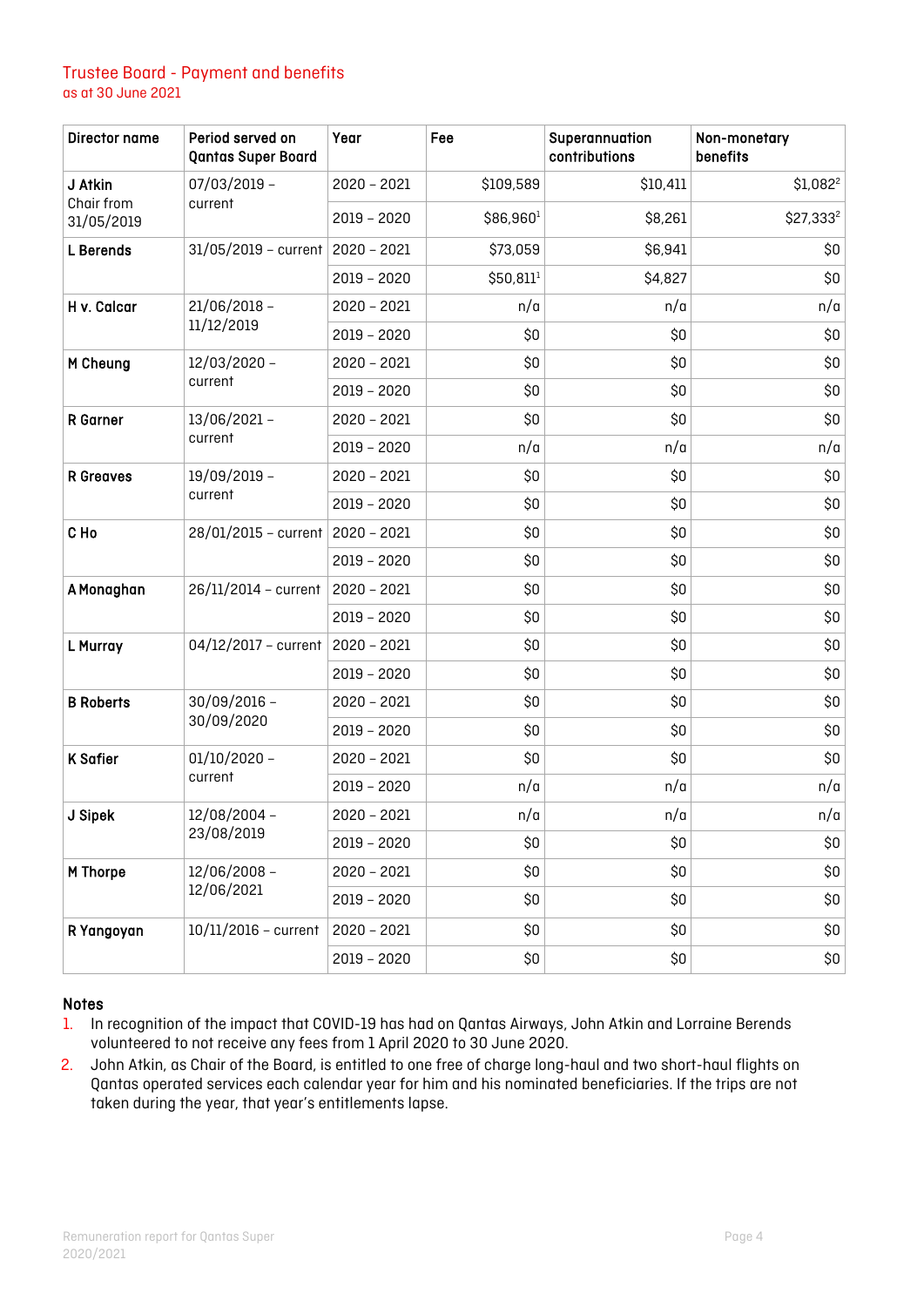## 2. About our executive team

The Trustee's executive team consists of specialists across member experience, investments, operations, legal, finance, and risk and compliance.

The Trustee's Remuneration Committee oversees the remuneration policy.

The objectives for executive remuneration are to attract, motivate, retain and appropriately reward a capable executive team. This is achieved by setting pay fixed remuneration and performance-based incentive opportunity at an appropriate level and by linking remuneration outcomes to performance.

An independent benchmarking review of executive remuneration was conducted in 2020.

In addition, each year, the Remuneration Committee reviews the McGuirk Fund Executive and Staff Remuneration Survey benchmark data for certain roles.

The Board, in principle, does not support guaranteed or upfront cash payments for incoming executives or accelerated or unusually large payments to terminating executives.

#### What's the Remuneration Committee?

This committee consists of three Trustee directors. Among other responsibilities, the committee reviews and/or makes recommendations to the Board on the remuneration of all responsible persons of the executive team, including the CEO.

#### The Trustee's executive remuneration framework

The framework is based on:

- Base pay referred to as Fixed Annual Remuneration (FAR). This is established upon employment and is reviewed annually. Performance and the positioning of an executive's FAR relative to market data will be considered in each review. FAR is comprised of salary, statutory and salary sacrifice superannuation contributions and other salary package benefits as detailed on employment and amended from time to time.
- Annual performance-based incentive this incentive depends upon Trustee's overall performance relative to objectives as well as the executive's individual performance.

The key elements are:

- the ability to achieve a performance-based incentive payment is dependent on the performance of Qantas Super and the individual;
- there is no entitlement to the performance-based incentive;
- the magnitude of the target of the performance-based incentive for each executive is established upon employment and is reviewed annually. This is expressed as a percentage of FAR;
- the total performance-based incentive paid annually in full is calculated as: (Target) x (a factor reflecting the Trustee's performance) x (a factor reflecting individual performance); and
- the performance-based incentive is paid in the form of cash.
- The key performance indicators the Trustee includes measurement of performance against targets in areas such as:
	- net returns to members in accordance with their investment strategy;
	- member attraction and retention;
	- financial;
	- enhancements to the value of the business operations of Qantas Super year to year;
	- compliance with risk and compliance frameworks;
	- management of staff; and
	- behaviour that demonstrates appropriate culture.

Note: Long-term incentives such as share-based payments or the issue of any options or rights over equity are not paid or awarded. There are no contracts for services or payments to organisations or entities other than persons.

Travel concessions are provided to the Trustee's executives under the Qantas Airways' staff travel policy. Travel at concessionary prices is on a sub-load basis, that is, subject to considerable restrictions and limits on availability.